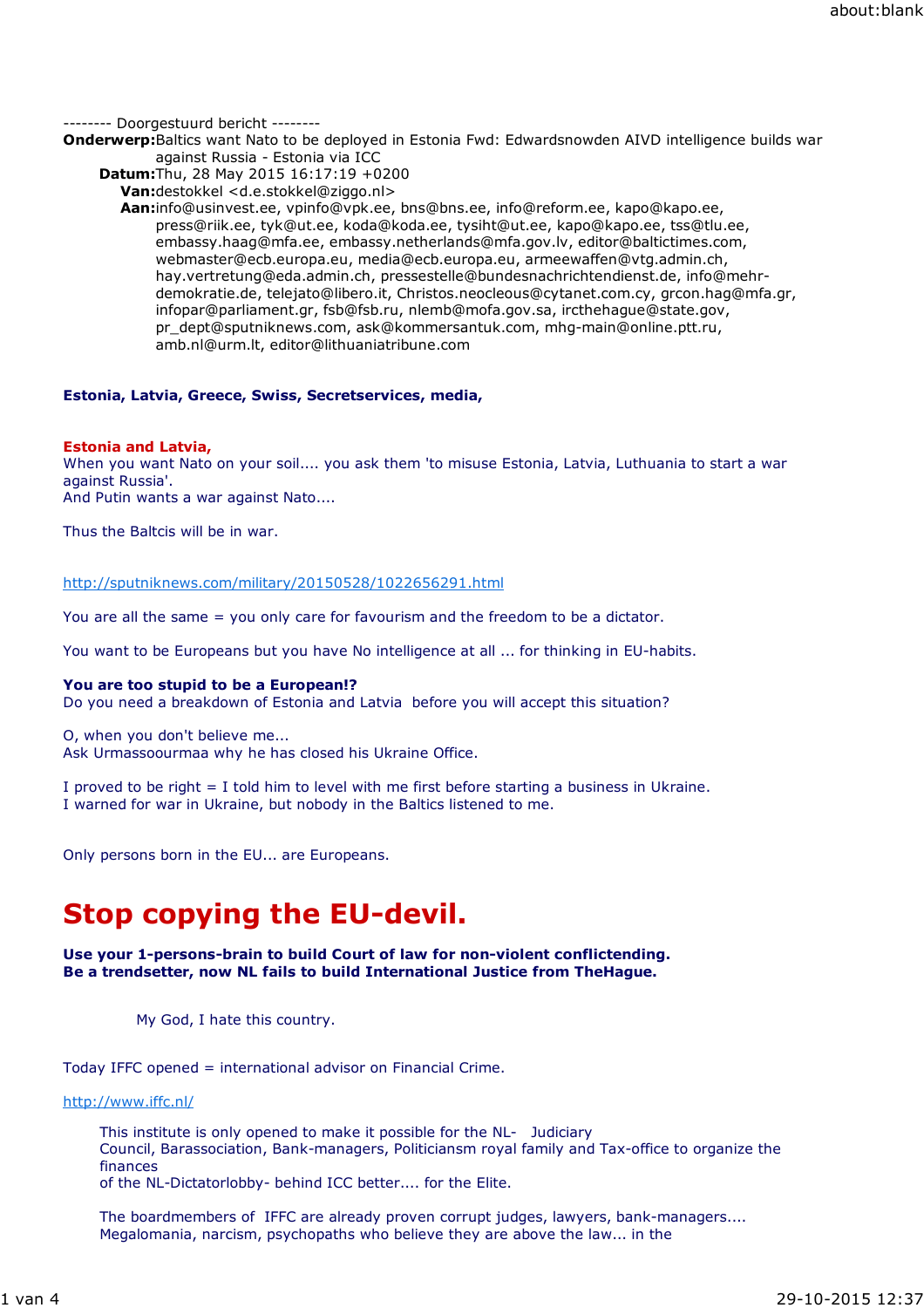financial world. IFFC supports DNB KlaasKnot and EU JeroenDijsselbloem in organizing torture & killings via ICC.

AND.... All Nato Heads of State and Heads of Government are internationally knows as Dictators. They all need to be removed from their job... and ICC needs to be cleaned up under my condictions, before we get some peace & justice.

## **Desiree**

## **Edwardsnowden, Toomas Hendrik Ilves, Estonia, Swiss, Kuwait, Russia, Saudi, EU, UN, ICC**

\_\_\_\_\_\_\_\_\_\_\_\_\_\_\_\_\_\_\_\_\_\_\_\_\_\_\_\_\_\_\_\_\_\_\_\_\_\_\_\_\_\_\_\_\_\_\_\_\_\_\_\_\_\_\_\_\_\_\_\_\_\_\_\_\_\_\_\_\_\_\_\_\_\_\_\_\_\_

https://www.youtube.com/watch?v=enyn4Ctys8A

The NL court of Audit - boardmember SaskiaStuiverling - has written a report on the AIVD.

According to the Audit-court the AIVD has lost its human capital due to budget cuts. And a new financial investment is not going to undo this....

Bla, bla, bla....

#### **SaskiaStuiveling has assisted AIVD, parliament, Monarchy, ICC, EU, lobby...with organizing torture & murder on the ICC-lobbyplatform.**

She needed a cover for this crime, thus she became an advisor for the Barassociation.

The Barassociation and the Court of law lobby also assist ICC with organizing warcrimes for Westernleaders.

## **The Court of Audit report on AIVD security is FAKE.**

Its only a bullshit story to fool the people with.

In NL, I expect the real economy to go flat in the second part of 2015.

They people are unaware of whats going on.

Put this next to the fact that ICC-NL-EU want to start a war against russia and misuse Estonia for doing so via Nato.... and war increases coming winter.

I feel horrible.

All Presidents make fun of this situation internationally; in Holland the media and the NL-dictatorclub have made the choice to continue to be dictators at any cost.

http://www.rekenkamer.nl/Nieuws/Nieuwsberichten/2015/05 /Ingrepen\_in\_budget\_AIVD\_nog\_jaren\_merkbaar

http://www.desireestokkel.nl /ICC.rechtzaak.Rechtspraak.Advocatenorde.Clingendael.HCSS.ICCT.KNAW.NIOD.NTCV.Politie.1april2015.pdf

http://www.hollandsrechtenhuis.info /MH17.CTivd.corrupt.AIVD.ICC.lobby.Mensenrechtenverdragen.Folterverdrag.jan2015.pdf

**DesireeStokkel donkerelaan 39 2061 jk bloemendaal 023 8887862**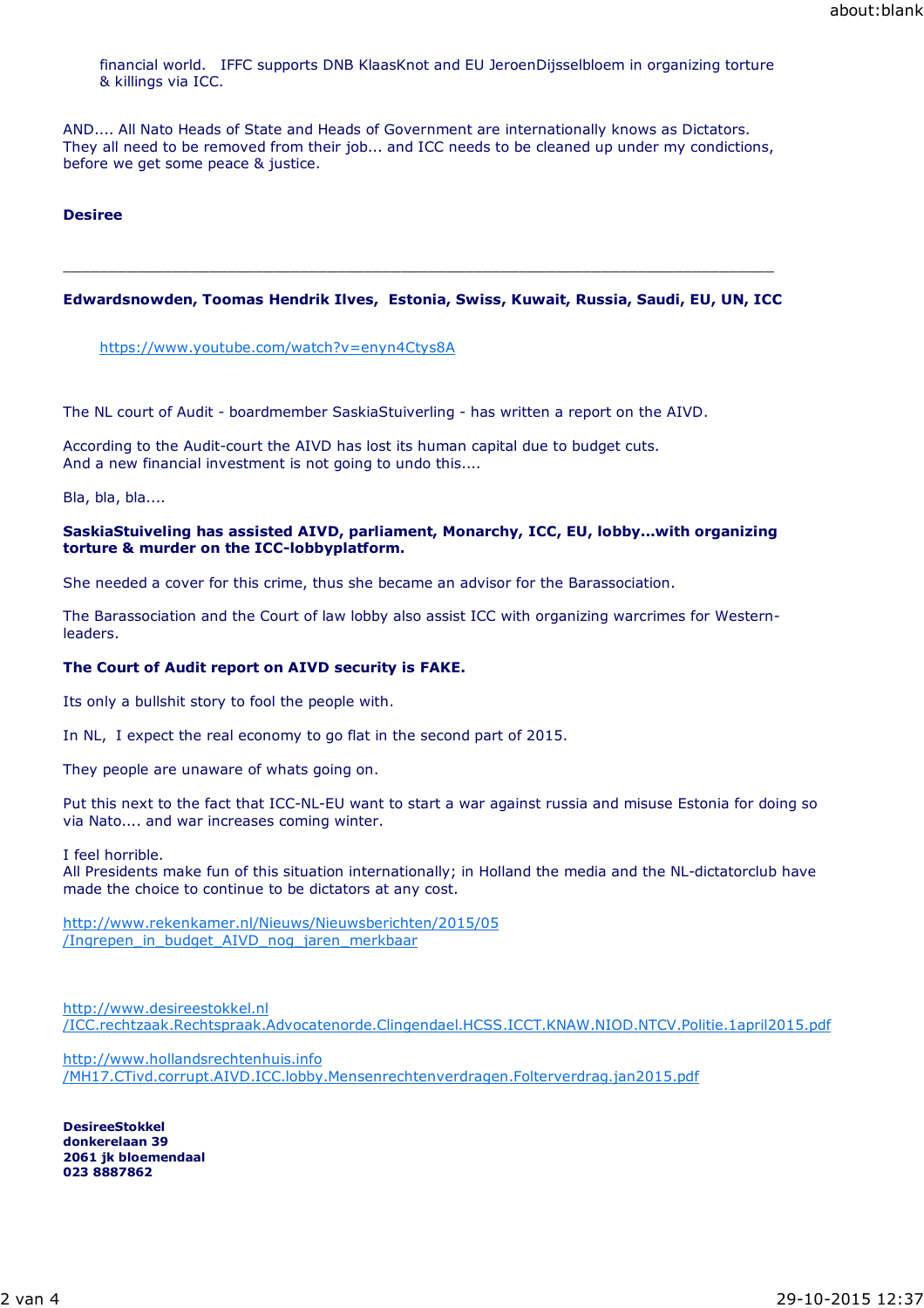about:blank



www.desireestokkel.nl www.hollandsrechtenhuis.info www.newlegalframe.com

when you don't want to receive emails inform me on d.e.stokkel@ziggo.nl